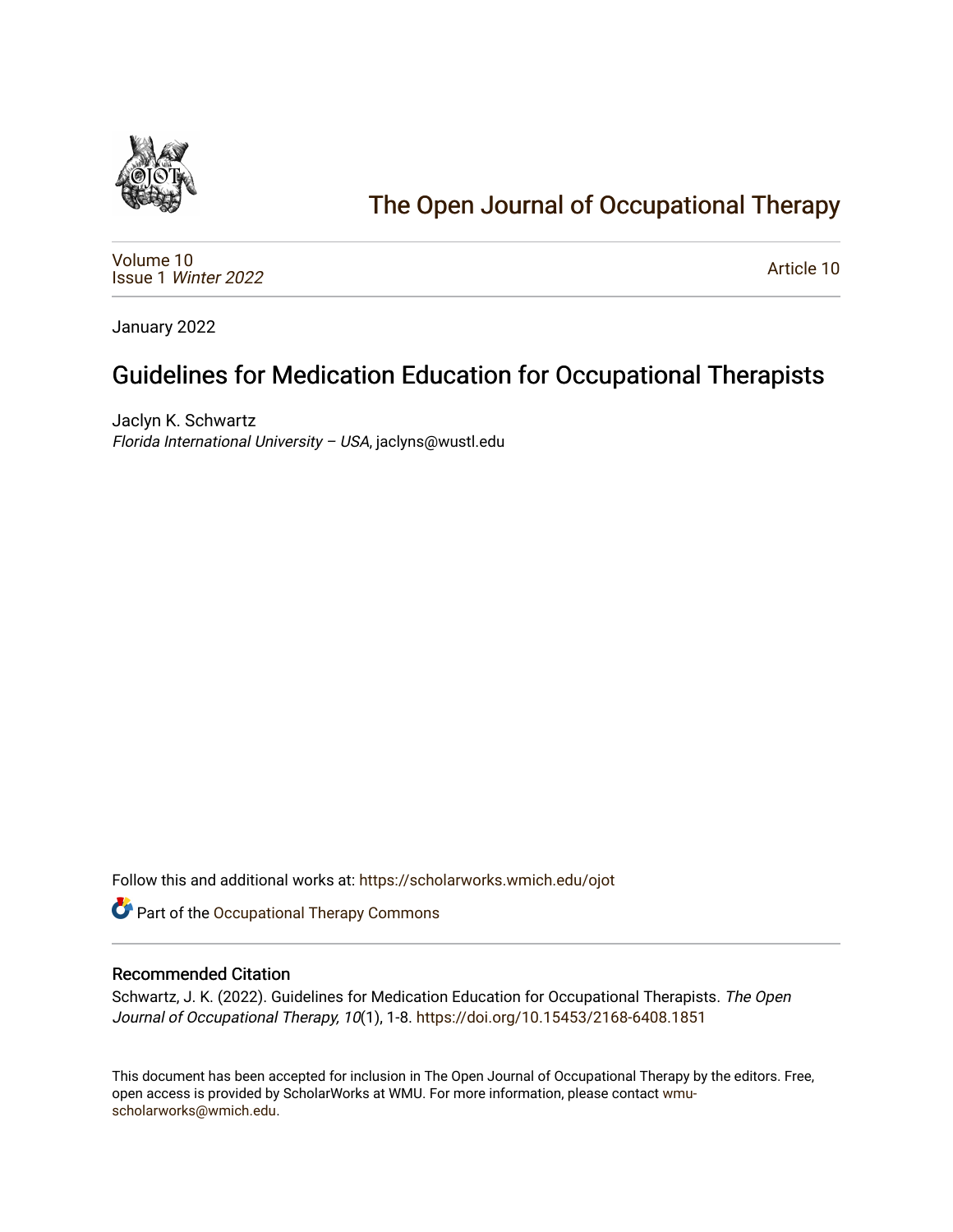## Guidelines for Medication Education for Occupational Therapists

#### **Abstract**

Taking medications is a vital health management activity for people with chronic health conditions. These individuals must take their medications as prescribed to receive the intended benefits and minimize negative effects. Many people with chronic health conditions do not know essential information about their medications, which limits their ability to take their medications as prescribed. Occupational therapists regularly engage in client education to enhance performance of health management. When addressing medications, however, additional considerations are needed because of the highly regulated, interdisciplinary, and complex nature of this occupation. The purpose of this practice guideline is to describe the integration of best practices in patient education, medication education, and the occupational therapist's scope of practice. Procedures for screening, evaluation, and intervention are discussed.

#### Keywords

patient education, medication adherence, occupational therapy

#### Cover Page Footnote

Research reported in this publication was supported by the Wallace Gilroy Endowed Research Fund at Florida International University. The content is solely the responsibility of the author and does not necessarily represent the official views of the sponsors.

Credentials Display Jaclyn K. Schwartz, PhD, OTR/L

Copyright transfer agreements are not obtained by The Open Journal of Occupational Therapy (OJOT). Reprint permission for this Guidelines for Practice and Technological Guidelines should be obtained from the corresponding author(s). Click [here](https://scholarworks.wmich.edu/ojot/policies.html#rights) to view our open access statement regarding user rights and distribution of this Guidelines for Practice and Technological Guidelines.

DOI: 10.15453/2168-6408.1851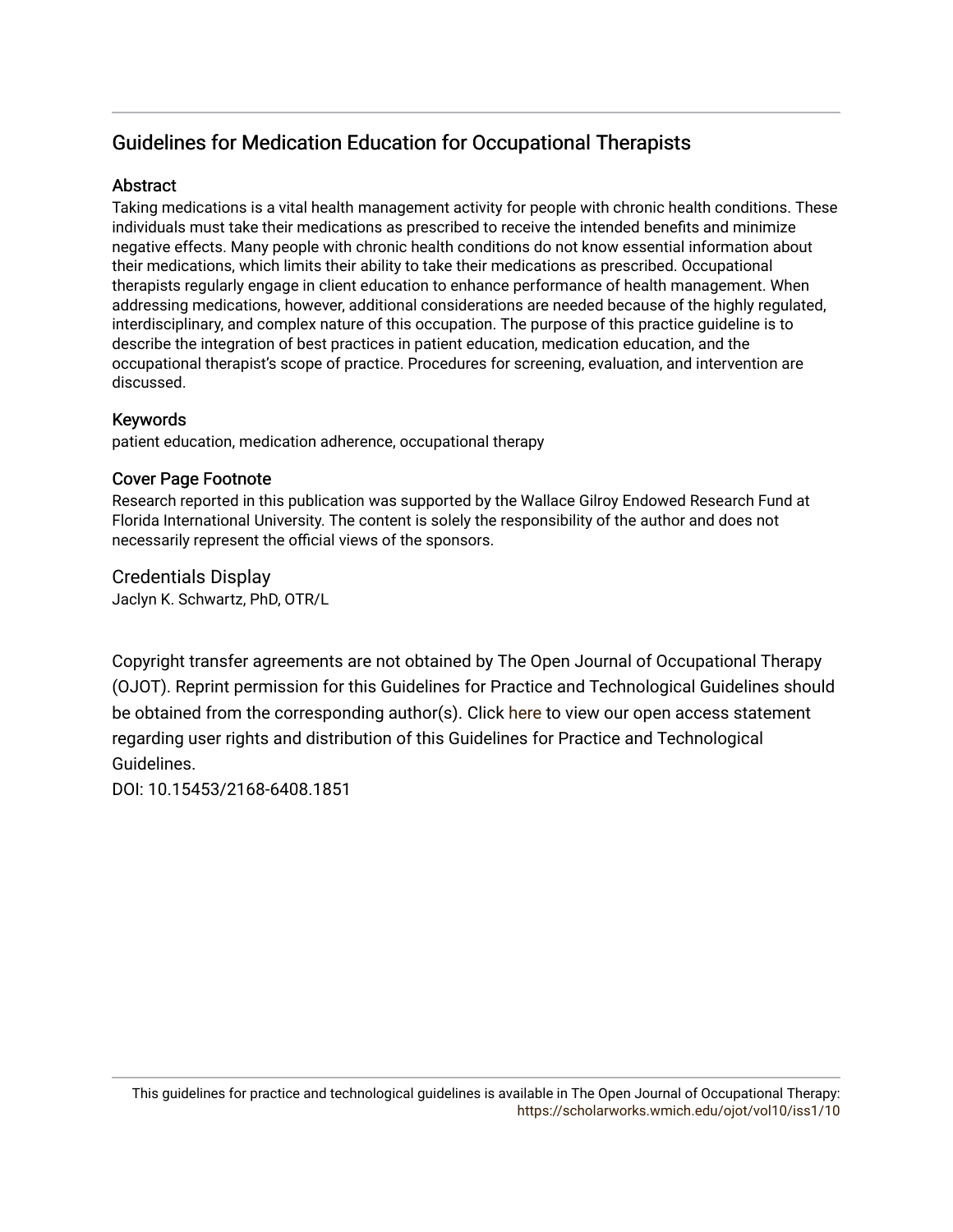Taking medications as prescribed is an important aspect of medication management (American Occupational Therapy Association [AOTA], 2017). An estimated 61% of adults and 89% of seniors take one or more prescription medications every day (Allin et al., 2017; Kim & Parish, 2017; Kirzinger et al., 2019). Many medications prevent harm. For example, anti-hypertension medication reduces the risk of a cardiovascular event. Other medications are used to ameliorate symptoms. For example, persons with arthritis take medication to treat pain and manage inflammation. For medications to be effective, however, clients must take their prescribed medications accurately and consistently (Zongo et al., 2019).

Researchers estimate that 30%–50% of people with chronic conditions have poor medication adherence (Jüngst et al., 2019; Kim et al., 2018; Oung et al., 2017; Scheiman-Elazary et al., 2016). Poor medication adherence results in higher rates of hospitalizations, morbidity, and mortality (Kim et al., 2016; Kim et al., 2018; Roebuck et al., 2018). While there are many reasons that people fail to take their medications, lack of medication knowledge is one factor known to impact medication adherence (Yap et al., 2016).

Many medication consumers demonstrate knowledge deficits relating to their prescription medications (Okuyan et al., 2013; Romero Sanchez et al., 2016). In a recent study of primary care clients, 30% were unable to name at least one of their prescribed medications, 19% did not know the purpose of their prescribed medications, and 30% had misconceptions about their prescribed medications (Fredericksen et al., 2018). The evidence suggests that these knowledge deficits persist for three reasons. First, clients fail to be educated about their medications when prescribed (Richard et al., 2017; Young et al., 2018). Second, clients, particularly those with poor health literacy, may fail to understand the medication education provided to them (Lee et al., 2017; Mayo-Gamble & Mouton, 2018). Finally, clients simply forget the information after the educational session (Richard et al., 2017).

There are interventions designed to enhance clients' medication knowledge. A recent review found medication education interventions are effective in increasing client knowledge of medications (Conn et al., 2016). However, these interventions are designed to be implemented by professionals, such as pharmacists, doctors, and/or nurses. Occupational therapists are a valuable member of the medication adherence team (Schwartz & Smith, 2017). While other professionals focus on the prescription, administration, and initial training related to medications, occupational therapists serve a unique role that focuses more on the daily occupation of taking medications in a home environment (AOTA, 2017; Schwartz & Smith, 2017). Therefore, occupational therapists need interventions that complement their skills and are in their scope of practice. The purpose of this paper is to provide practice guidelines for medication education specifically to occupational therapists, including the professional, theoretical, and evidence-based foundations. Guidelines for evaluation and intervention are discussed as well.

#### **Foundations**

#### *Professional Documentation*

Several professional documents support the role of occupational therapists in addressing medication knowledge deficits:

- The fourth edition of the *Occupational Therapy Practice Framework* identifies medication management as an aspect of health management, which places addressing this occupation in the scope of practice of an occupational therapist (AOTA, 2020).
- The position paper, "Occupational Therapy's Role in Medication Management," supports the role of occupational therapists in addressing medication management, with specific considerations for addressing medication knowledge (AOTA, 2017).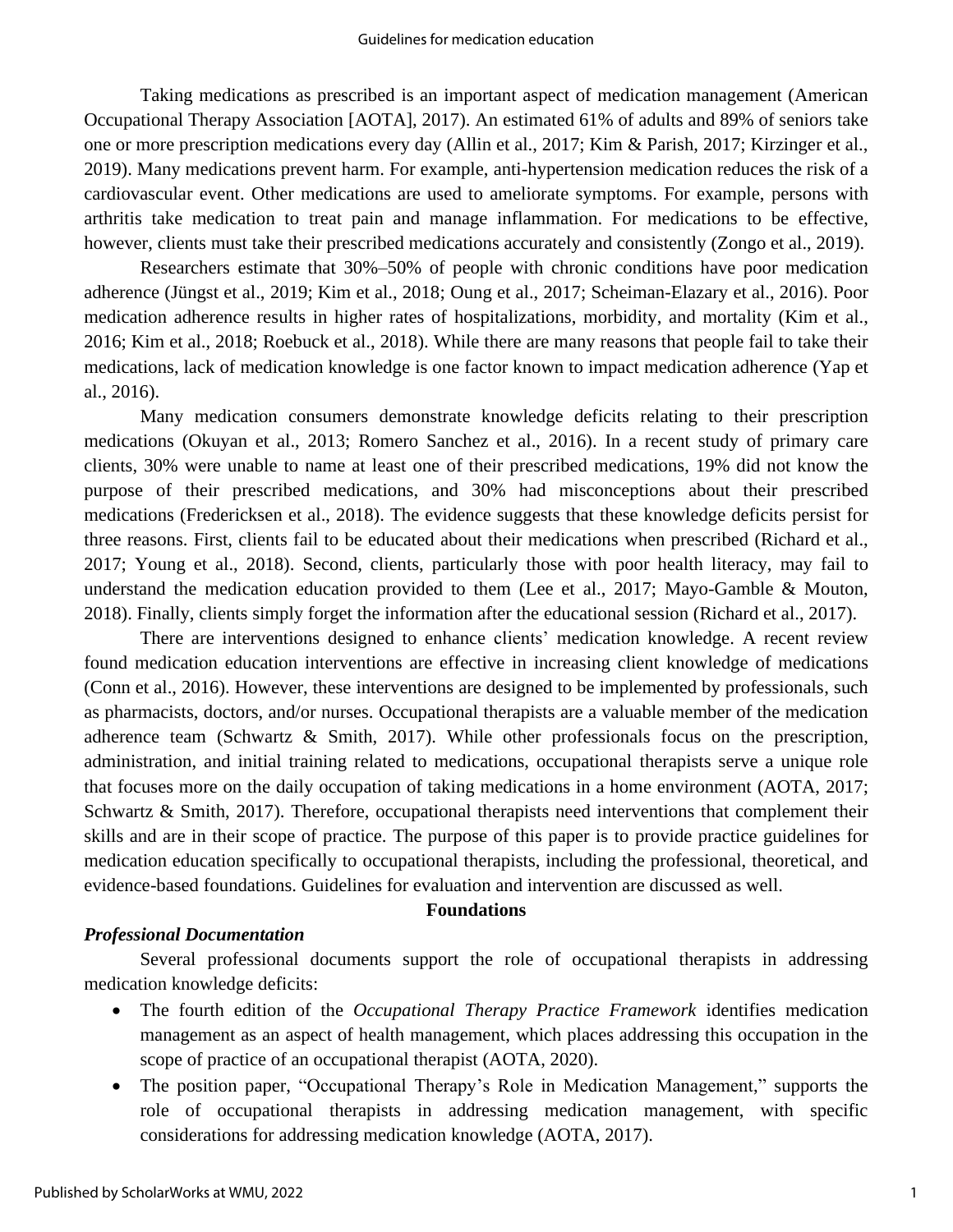- *AOTA's Societal Statement on Health Literacy* encourages occupational therapists to enable clients to understand and use health-related services, information, and education to promote selfmanagement (AOTA, 2011).
- The position paper, "The Role of Occupational Therapy in Primary Care," indicates the role of the occupational therapist working in primary care to work with persons with chronic health conditions to support self-management and health promotion (AOTA, 2014).

Taken together, these professional documents provide broad support to evaluate and treat clients' medication knowledge. Greater knowledge results in improved self-management, which improves overall health and well-being (Dineen-Griffin et al., 2019).

### *Theory*

The specific aspects of the evaluation and intervention guidelines are driven by the Person-Environment-Occupation Model (Law et al., 1996). Person, environment, and occupation factors impact a client's ability to understand and act on health information to take medications as prescribed. Figure 1 demonstrates considerations across categories. The guidelines for evaluation encourage occupational therapist to investigate person, environment, and occupation factors affecting ones' knowledge of their medication. The intervention tools guide therapists to strengthen person factors and provide adaptive strategies to navigate environmental factors, such that occupational performance of understanding and implementing medication information can be improved.

### **Figure 1**



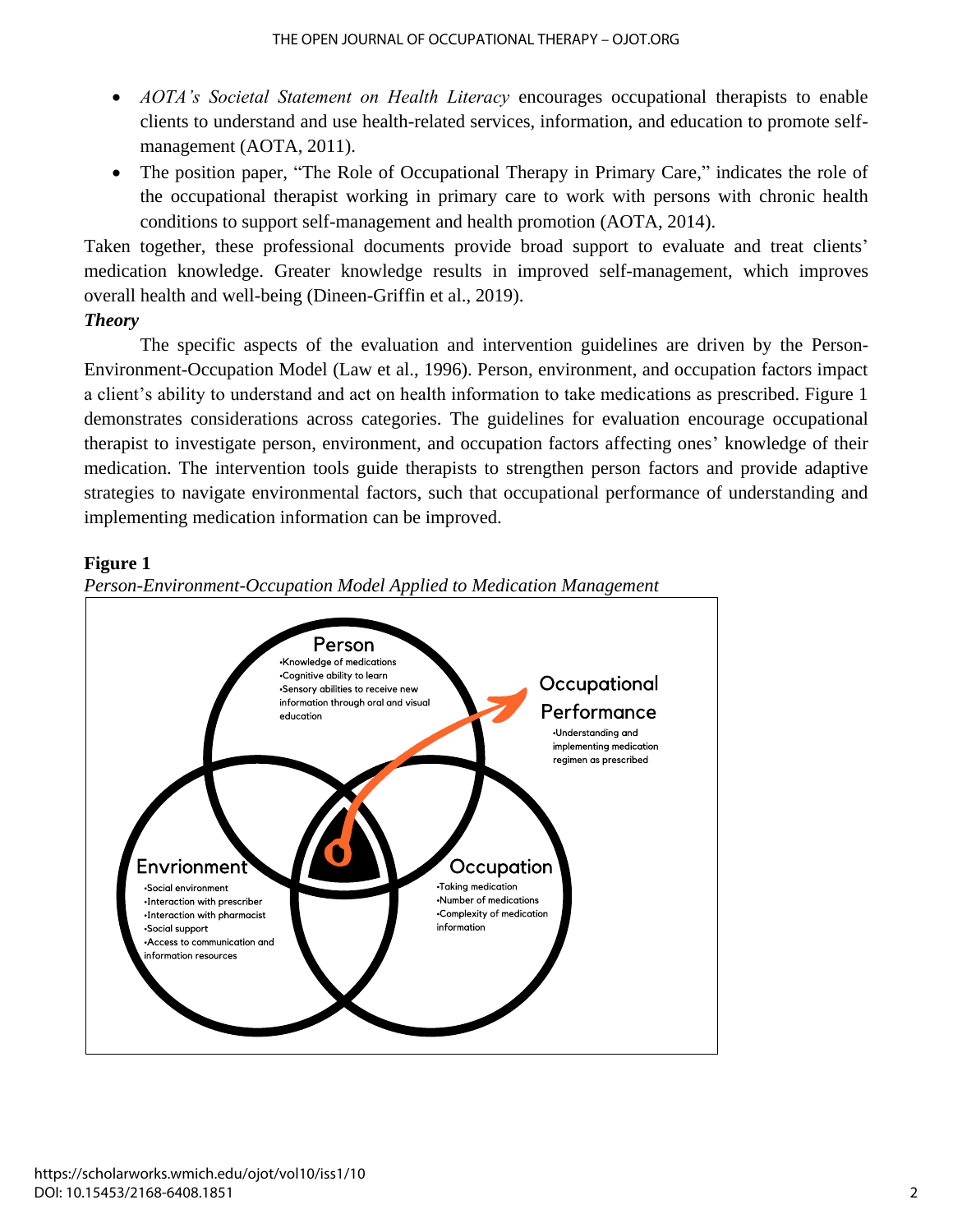#### *Evidence*

While best practices are still emerging on how to communicate medication information with clients (Mullen et al., 2018), these practice guidelines have been developed based on the existing evidence from the field of patient education and medication adherence (Howell et al., 2017; Rush et al., 2018; Wilhelmsen & Eriksson, 2019). Assessment tools in the evaluation section are standardized and have established psychometric properties in the acceptable range (Lorig et al., 1996; Okuyan et al., 2013; Orwig et al., 2006; Somerville et al., 2019; Taylor, 2017). Evidence for intervention suggests that the intervention should be individually tailored, include interaction by a trained individual, and offer supplemental written information (Pinchera et al., 2018; Walsh et al., 2016). The intervention described in these guidelines include all of these evidence-based components. Because of the strong foundation in professional documentation, theory, and evidence, occupational therapy practice consistent with these guidelines is anticipated to improve client knowledge of their medications and subsequently their ability to self-manage their condition.

#### **Evaluation Guidelines**

The evaluation should consist of a screening, occupational profile, evaluation of medication knowledge, and tools to guide intervention. Occupational therapists should start with the screening and then move on to further evaluation as appropriate (see Figure 2).

#### **Figure 2**





## *Screening*

The screening process will help to identify occupational therapy clients who are appropriate for further evaluation and potentially for intervention. Specifically, clients appropriate for this evaluation and intervention include persons who are or will be prescribed medications and who have sufficient cognition to participate in an educational intervention. A chart review can identify the client's prescribed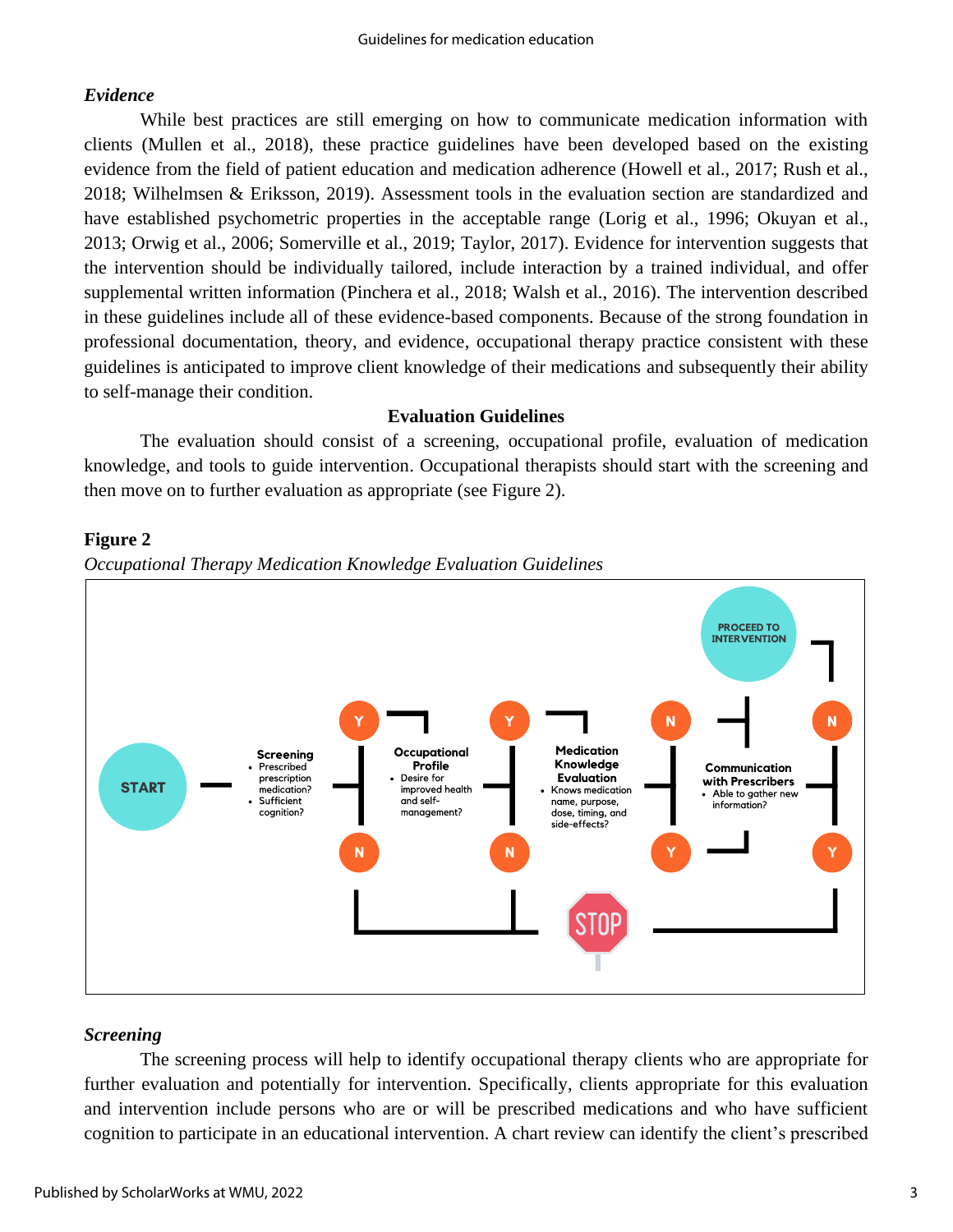medications, health conditions associated with prescribed medications, and discharge location. If this information is not available in the chart, it can be obtained through a brief semi-structured interview with the client.

#### *Occupational Profile*

For clients who meet the screening criteria, the occupational therapist should begin with an occupational profile to understand the client's goals for their plan of care (AOTA, 2020). To be appropriate for this intervention, clients should indicate a desire for better health and well-being with an interest in enhancing their self-management behaviors.

#### *Medication Knowledge Evaluation*

Clients who are deemed appropriate through the screening and occupational profile process should progress to a medication knowledge evaluation. Medication knowledge evaluations are typically semi-structured interviews that evaluate the client's knowledge of the name, purpose, method, timing, side effects, and missed dose protocol for each of their medications. There are a variety of standardized tools to facilitate this process, such as the Medication Management Instrument for Deficiencies in the Elderly (MedMaIDE) (Orwig et al., 2006) or the Medication Knowledge Evaluation Tool (Okuyan et al., 2013). The In-Home Medication Management Performance Evaluation (HOME-Rx) also has a strong medication knowledge component and was designed with considerations for occupational therapy (Murphy et al., 2017). When scoring, occupational therapists should use reliable drug information. Reliable information can be found on the medication label, the drug manifest, which is the instruction paper accompanying a prescription, or a reliable resource, like MedlinePlus (American Society of Health-System Pharmacists, Inc., n.d.). Comparison of the client's responses to the reliable health information will ensure that the client is properly identifying things such as the medication purpose and side effects. Clients who fail to demonstrate full knowledge for all of their medications can benefit from intervention.

#### *Tools to Guide Intervention*

There are two types of tools that help the occupational therapist plan the intervention. First, the medication knowledge evaluation tool, used in the previous step, can be used to identify which components of the client's medication regimen require additional education. Education should only be provided for information regarding specific medication or aspects of medication in which there is a knowledge deficit. In addition, this tool will identify the details of the client's medication regimen. This includes the number of medications and when they should be taken. It also provides information about the method of administration (e.g., orally, injection, inhalation, etc.).

The last component of a knowledge assessment investigates how the client interacts with the prescriber to gain new knowledge. The Communications with Physicians questionnaire assesses the client's behaviors in seeking new information about prescribed medication from the prescriber (Lorig et al., 1996). Specifically, the questionnaire evaluates if clients prepare a list of questions, ask questions when there are knowledge deficits, and describe problems, like side effects, related to a medication. The occupational therapist can also engage in an interview and ask questions such as:

- What do you do when you are prescribed a new medication?
- What do you do when you have a question about a medication?

Questions that allow the therapist to evaluate how the client operates elicits more detailed and thorough responses than yes/no questions.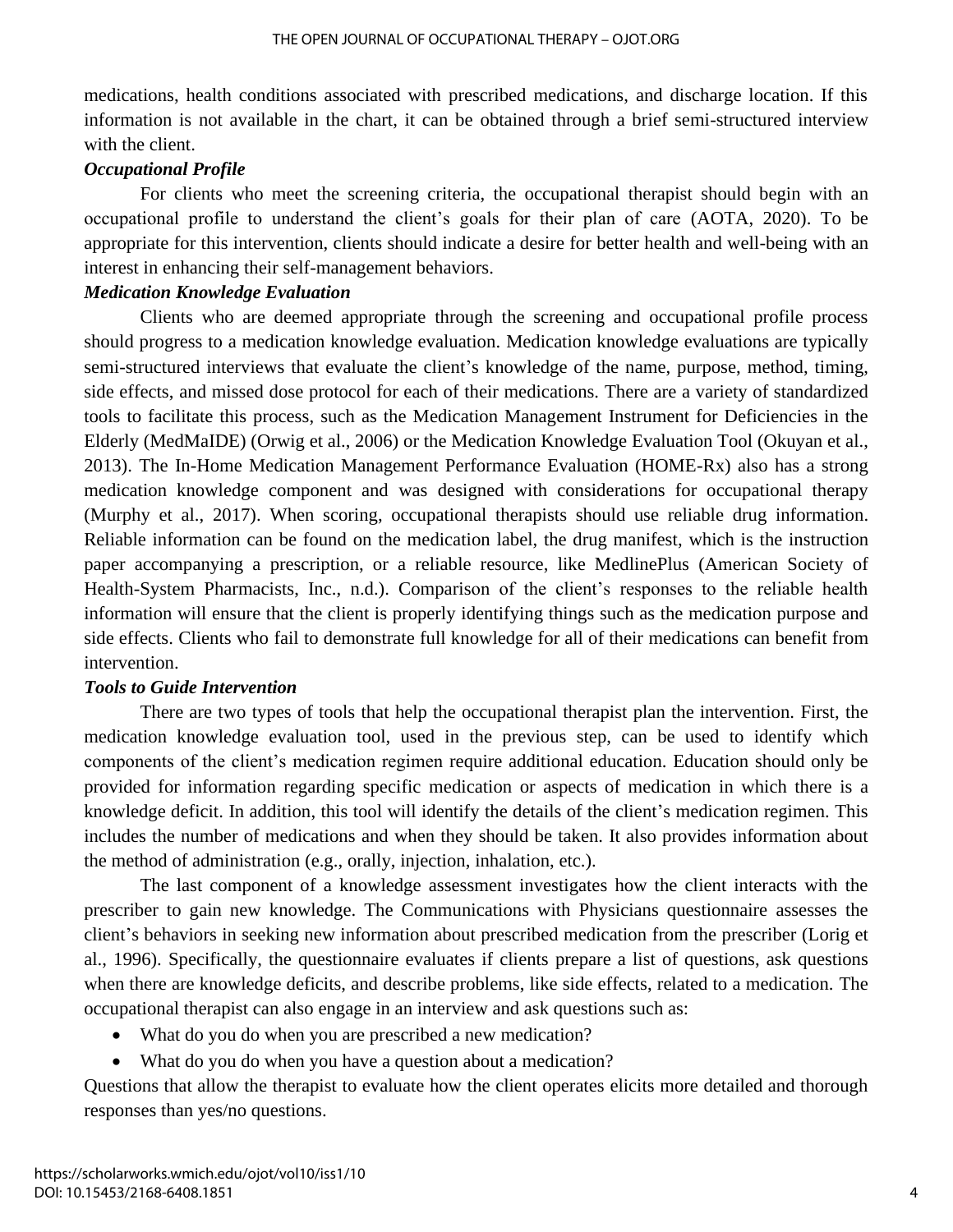#### **Intervention Guidelines**

All interventions should be tailored to the client such that education is only provided in areas where there is a knowledge deficit. The occupational therapist can educate the client on current medications, as well as the process for learning about future medications, so skills learned during the intervention can be applied to future prescriptions (see Figure 3).

#### **Figure 3**

*Occupational Therapy Medication Knowledge Intervention Guidelines*



The therapist should begin with the medication label and accompanying drug manifest. These resources contain key information. The occupational therapist can help the client to find these materials and to identify important information. Often, these materials are difficult to read as they are in small font and filled with medical jargon. These materials can present significant challenges to understanding for persons with cognitive and/or visual impairments. The occupational therapist can help to adapt the task so that the client can access the information.

If the client needs more information about the medication, the therapist should help the client to identify reliable medication information online. There are a number of reliable online resources. For example, MedlinePlus is a free online resource from the National Library of Medicine, part of the National Institutes of Health, that provides accurate and easy to understand health information. In addition to accessing information about health conditions, MedlinePlus users can access a consumer database about drugs and supplements. Therapists can use the information in this database to educate clients directly about their medication. They can also engage in skills training on how to look up medications using reliable online resources.

Clients can also learn about their medication by talking with their prescriber, pharmacist, or nurse. Often clients are prescribed multiple medications from various health care professionals. Subsequently, it may be difficult for them to know who to contact and how to contact them. Occupational therapists can engage in skills training to help clients determine which health care professional to contact, how to contact them, and what to ask when they meet with the health care professional.

For many clients, particularly those with complex health conditions, it is advised to keep a list of medications to share with all of their health care providers. The occupational therapist can help the client to develop a process for recording a list of their current medication names, administration method, dose,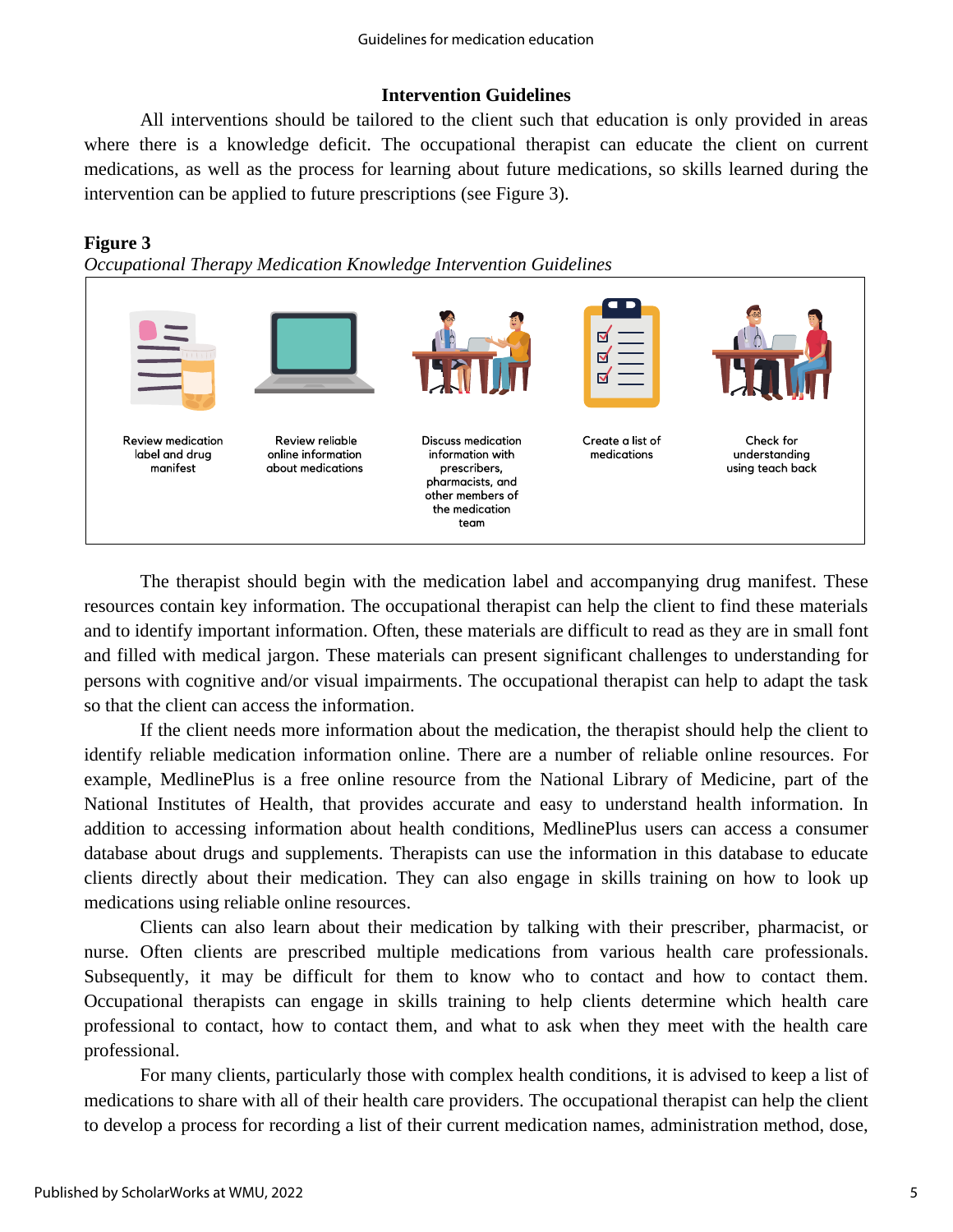dosing schedule, purpose, start and stop dates, as well as any notes. Therapists can recommend a template, such as the one used by the AARP (2011).

At the end of the session, it is important for the therapist to assess the effectiveness of the education intervention and to determine if there are any outstanding knowledge gaps using the teachback method. Using this approach, clients are asked to use their own words to describe what they learned from the therapist (Agency for Healthcare Research and Quality, 2017). During the process, the therapist evaluates for any continued gaps in knowledge and then engages in reteaching. Yen and Leasure's (2019) systematic review found that use of the teach-back method was associated with improved client satisfaction, patient perceptions and acknowledgements, disease self-management and knowledge, and health related quality of life. Use of this method also reduced post discharge readmissions.

#### **Timing**

While clients can always benefit from knowledge regarding their medication, it is important to time the evaluation and intervention such that is has the optimal impact. Particularly in the acute and inpatient settings, the client's medication regimen may change several times before it is finalized by the medical team. Often after a hospitalization, a client's medications are again adjusted by their primary care provider. This is because the medical team is constantly evaluating the client's response to medication and adjusting the type, brand, and dose to maximize benefit and reduce negative side effects. Medication knowledge evaluation and intervention in inpatient settings should be completed as close to discharge as possible to ensure that the client is educated on the medication regimen that they will use at home. Further, they should be informed of the possibility for additional medication changes.

#### **Conclusion**

Occupational therapists engage in education every day with their clients. Medication education is an important topic area that should be covered with clients charged with taking their medications. Given the highly regulated and interdisciplinary nature of medication adherence, it is important for occupational therapists to follow best practice guidelines. These guidelines apply best practices to the occupational therapists' scope of practice. They also provide important context to interdisciplinary members of the medication team to demonstrate the unique role occupational therapists can play in helping clients to understand not only their current medications, but also strategies to learn more about future medications. Taking medications as prescribed is vital for the health and well-being of occupational therapy clients. With these guidelines, occupational therapists can help their clients to perform an essential health management skill.

| <b>References</b> |
|-------------------|
|-------------------|

| AARP. (2011). My personal medication record.        |
|-----------------------------------------------------|
| https://www.aarp.org/health/drugs-                  |
| supplements/info-                                   |
| 2007/my_personal_medication_record.html             |
| Agency for Healthcare Research and Quality. (2017). |
| Teach-back: Intervention.                           |
| http://www.ahrg.gov/patient-                        |
| safety/reports/engage/interventions/teachback.ht    |
| ml                                                  |

Allin, S., Rudoler, D., & Laporte, A. (2017). Does increased medication use among seniors increase risk of hospitalization and emergency department visits? *Health Services Research*, *52*(4), 1550– 1569.<https://doi.org/10.1111/1475-6773.12560>

| American Occupational Therapy Association. (2011).     |
|--------------------------------------------------------|
| AOTA's societal statement on health literacy.          |
| American Journal of Occupational Therapy,              |
| $65(Suppl. 6)$ , S78-S79.                              |
| https://doi.org/10.5014/ajot.2011.65S78                |
| American Occupational Therapy Association. (2014). The |
| role of occupational therapy in primary care.          |
| American Journal of Occupational Therapy,              |
| $68(Suppl. 3)$ , S25–S33.                              |
| https://doi.org/10.5014/ajot.2014.686S06               |
| American Occupational Therapy Association. (2017).     |
| Occupational therapy's role in medication              |
| management. American Journal of Occupational           |
| Therapy, 71(Suppl. 2), 7112410025p1-                   |
| 7112410025p20.                                         |
| https://doi.org/10.5014/ajot.2017.716S02               |
|                                                        |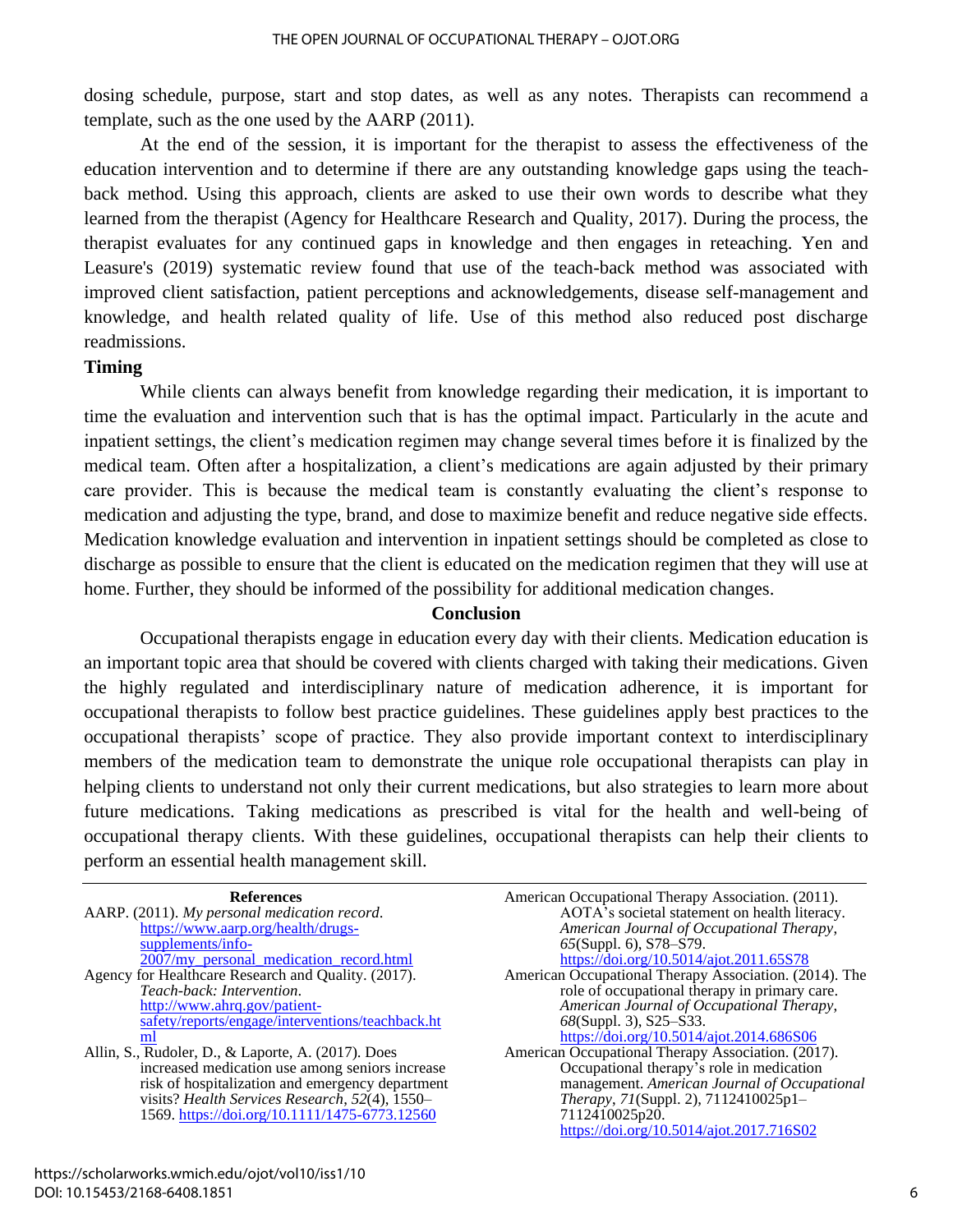- American Occupational Therapy Association. (2020). Occupational therapy practice framework: Domain and process (4th ed). *American Journal of Occupational Therapy*, *74*(Suppl. 2), 7412410010p1–7412410010p87. <https://doi.org/10.5014/ajot.2020.74S2001>
- American Society of Health-System Pharmacists, Inc. (n.d.). *AHFS patient medication information*. [https://www.ashp.org/products-and](https://www.ashp.org/products-and-services/database-licensing-and-integration/ashp-patient-medication-information)[services/database-licensing-and-integration/ashp](https://www.ashp.org/products-and-services/database-licensing-and-integration/ashp-patient-medication-information)[patient-medication-information](https://www.ashp.org/products-and-services/database-licensing-and-integration/ashp-patient-medication-information)
- Conn, V. S., Ruppar, T. M., Maithe Enriquez, R., & Cooper, P. S. (2016). Patient-centered outcomes of medication adherence interventions: Systematic review and meta-analysis. *Value in Health*, *19*(2), 277–285. <https://doi.org/10.1016/j.jval.2015.12.001>
- Dineen-Griffin, S., Garcia-Cardenas, V., Williams, K., & Benrimoj, S. I. (2019). Helping patients help themselves: A systematic review of selfmanagement support strategies in primary health care practice. *PLOS ONE*, *14*(8), e0220116. <https://doi.org/10.1371/journal.pone.0220116>
- Fredericksen, R. J., Gibbons, L., Brown, S., Edwards, T. C., Yang, F. M., Fitzsimmons, E., Alperovitz-Bichell, K., Godfrey, M., Wang, A., Church, A., Gutierrez, C., Paez, E., Dant, L., Loo, S., Walcott, M., Mugavero, M. J., Mayer, K., Mathews, W. C., Patrick, D. L., … Crane, H. M. (2018). Medication understanding among patients living with multiple chronic conditions: Implications for patient-reported measures of adherence. *Research in Social and Administrative Pharmacy*, *14*(6), 540–544. <https://doi.org/10.1016/j.sapharm.2017.06.009>
- Howell, D., Harth, T., Brown, J., Bennett, C., & Boyko, S. (2017). Self-management education interventions for patients with cancer: A systematic review. *Supportive Care in Cancer: Official Journal of the Multinational Association of Supportive Care in Cancer*, *25*(4), 1323–1355. <https://doi.org/10.1007/s00520-016-3500-z>
- Jüngst, C., Gräber, S., Simons, S., Wedemeyer, H., & Lammert, F. (2019). Medication adherence among patients with chronic diseases: A surveybased study in pharmacies. *QJM: Monthly Journal of the Association of Physicians*, *112*(7), 505–512.<https://doi.org/10.1093/qjmed/hcz058>
- Kim, J., & Parish, A. L. (2017). Polypharmacy and medication management in older adults. *The Nursing Clinics of North America*, *52*(3), 457– 468.<https://doi.org/10.1016/j.cnur.2017.04.007>
- Kim, S., Shin, D. W., Yun, J. M., Hwang, Y., Park, S. K., Ko, Y.-J., & Cho, B. (2016). Medication adherence and the risk of cardiovascular mortality and hospitalization among patients with newly prescribed antihypertensive medications. *Hypertension*, *67*(3), 506–512. [https://doi.org/10.1161/HYPERTENSIONAHA.](https://doi.org/10.1161/HYPERTENSIONAHA.115.06731) [115.06731](https://doi.org/10.1161/HYPERTENSIONAHA.115.06731)
- Kim, Y.-Y., Lee, J.-S., Kang, H.-J., & Park, S. M. (2018). Effect of medication adherence on long-term allcause-mortality and hospitalization for cardiovascular disease in 65,067 newly diagnosed type 2 diabetes patients. *Scientific Reports*, *8*(1), 12190. <https://doi.org/10.1038/s41598-018-30740-y>
- Kirzinger, A., Lopes, L., Wu, B., & Brodie, M. (2019). *KFF health tracking poll – February 2019: Prescription drugs*. Kaiser Family Foundation. [https://www.kff.org/health-costs/poll](https://www.kff.org/health-costs/poll-finding/kff-health-tracking-poll-february-2019-prescription-drugs/)[finding/kff-health-tracking-poll-february-2019](https://www.kff.org/health-costs/poll-finding/kff-health-tracking-poll-february-2019-prescription-drugs/) [prescription-drugs/](https://www.kff.org/health-costs/poll-finding/kff-health-tracking-poll-february-2019-prescription-drugs/)
- Law, M., Cooper, B., Strong, S., Stewart, D., Rigby, P., & Letts, L. (1996). The person-environmentoccupation model: A transactive approach to occupational performance. *Canadian Journal of Occupational Therapy*, *63*(1), 9–23. <https://doi.org/10.1177/000841749606300103>
- Lee, Y.-M., Yu, H. Y., You, M.-A., & Son, Y.-J. (2017). Impact of health literacy on medication adherence in older people with chronic diseases. *Collegian*, *24*(1), 11–18. <https://doi.org/10.1016/j.colegn.2015.08.003>
- Lorig, K., Stewart, A., Ritter, P., González, V., Laurent, D., & Lynch, J. (1996). *Outcome measures for health education and other health care interventions*. Sage[. https://us.sagepub.com/en](https://us.sagepub.com/en-us/nam/outcome-measures-for-health-education-and-other-health-care-interventions/book5623)[us/nam/outcome-measures-for-health-education](https://us.sagepub.com/en-us/nam/outcome-measures-for-health-education-and-other-health-care-interventions/book5623)[and-other-health-care-interventions/book5623](https://us.sagepub.com/en-us/nam/outcome-measures-for-health-education-and-other-health-care-interventions/book5623)
- Mayo-Gamble, T. L., & Mouton, C. (2018). Examining the association between health literacy and medication adherence among older adults. *Health Communication*, *33*(9), 1124–1130. <https://doi.org/10.1080/10410236.2017.1331311>
- Mullen, R. J., Duhig, J., Russell, A., Scarazzini, L., Lievano, F., & Wolf, M. S. (2018). Bestpractices for the design and development of prescription medication information: A systematic review. *Patient Education and Counseling*, *101*(8), 1351–1367. <https://doi.org/10.1016/j.pec.2018.03.012>
- Murphy, M. C., Somerville, E., Keglovits, M., Hu, Y.-L., & Stark, S. (2017). In-home medication management performance evaluation (HOME– Rx): A validity study. *American Journal of Occupational Therapy*, *71*(4), 7104190020p1– 7104190020p7. <https://doi.org/10.5014/ajot.2017.022756>
- Okuyan, B., Sancar, M., & Izzettin, F. V. (2013). Assessment of medication knowledge and adherence among patients under oral chronic medication treatment in community pharmacy settings. *Pharmacoepidemiology and Drug Safety*, *22*(2), 209–214. <https://doi.org/10.1002/pds.3275>
- Orwig, D., Brandt, N., & Gruber-Baldini, A. L. (2006). Medication management assessment for older adults in the community. *The Gerontologist*, *46*(5), 661–668. <https://doi.org/10.1093/geront/46.5.661>
- Oung, A. B., Kosirog, E., Chavez, B., Brunner, J., & Saseen, J. J. (2017). Evaluation of medication adherence in chronic disease at a federally qualified health center. *Therapeutic Advances in Chronic Disease*, *8*(8–9), 113–120. <https://doi.org/10.1177/2040622317714966>
- Pinchera, B., DelloIacono, D., & Lawless, C. A. (2018). Best practices for patient self-management: Implications for nurse educators, patient educators, and program developers. *Journal of Continuing Education in Nursing*, *49*(9), 432– 440. [https://doi.org/10.3928/00220124-](https://doi.org/10.3928/00220124-20180813-09) [20180813-09](https://doi.org/10.3928/00220124-20180813-09)